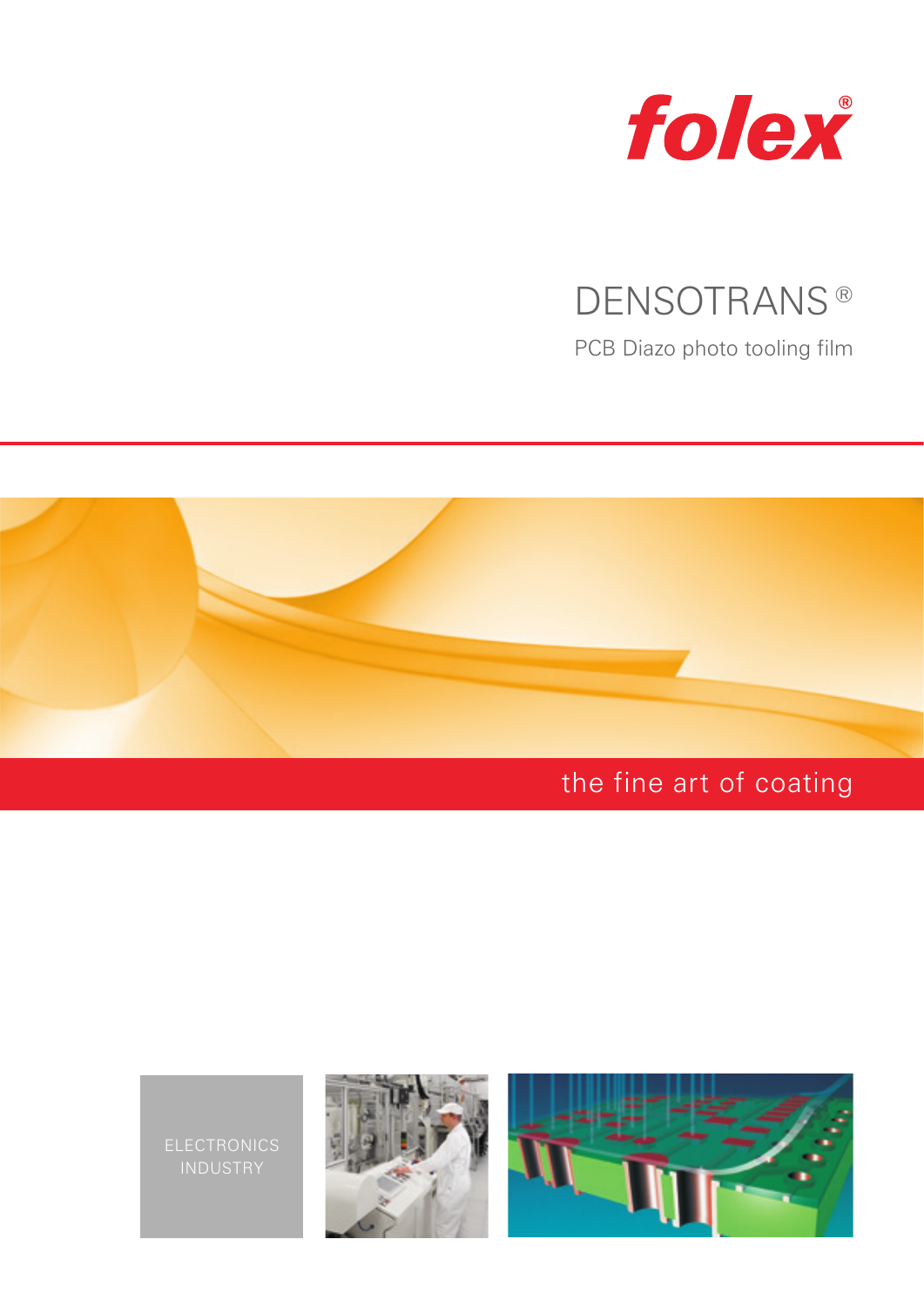#### HIGH EXPERTISE IN COATING

The Folex Group specialises in the finishing and coating of films and specialities and has production companies based in Switzerland and Germany that offer high-quality products and tailor made services for a wide variety of markets.

Folex dynamically adapts its portfolio to changing customer needs and technical developments. Based on its core competence, coating, Folex constantly works on optimising existing products to develop new potential applications for different technologies. Today Folex offers solutions for many sectors, from the printing industry or digital and large-format printing, the office and home sector, all the way to primary products for the electronics industry. In addition to which, Folex has also developed extensive skills in membrane separation technology.

As a family-owned company with a long-standing tradition, we feel committed to a clearly defined set of values based on integrity, dependability, quality, a love of innovation, and awareness of our responsibilities. As our customer, you can also benefit directly from this competence and our innovation. For instance, we can offer you consulting services during the development phase, or develop new solutions on your behalf. For soldermask surfaces and liquid/dry film pattern exposure.

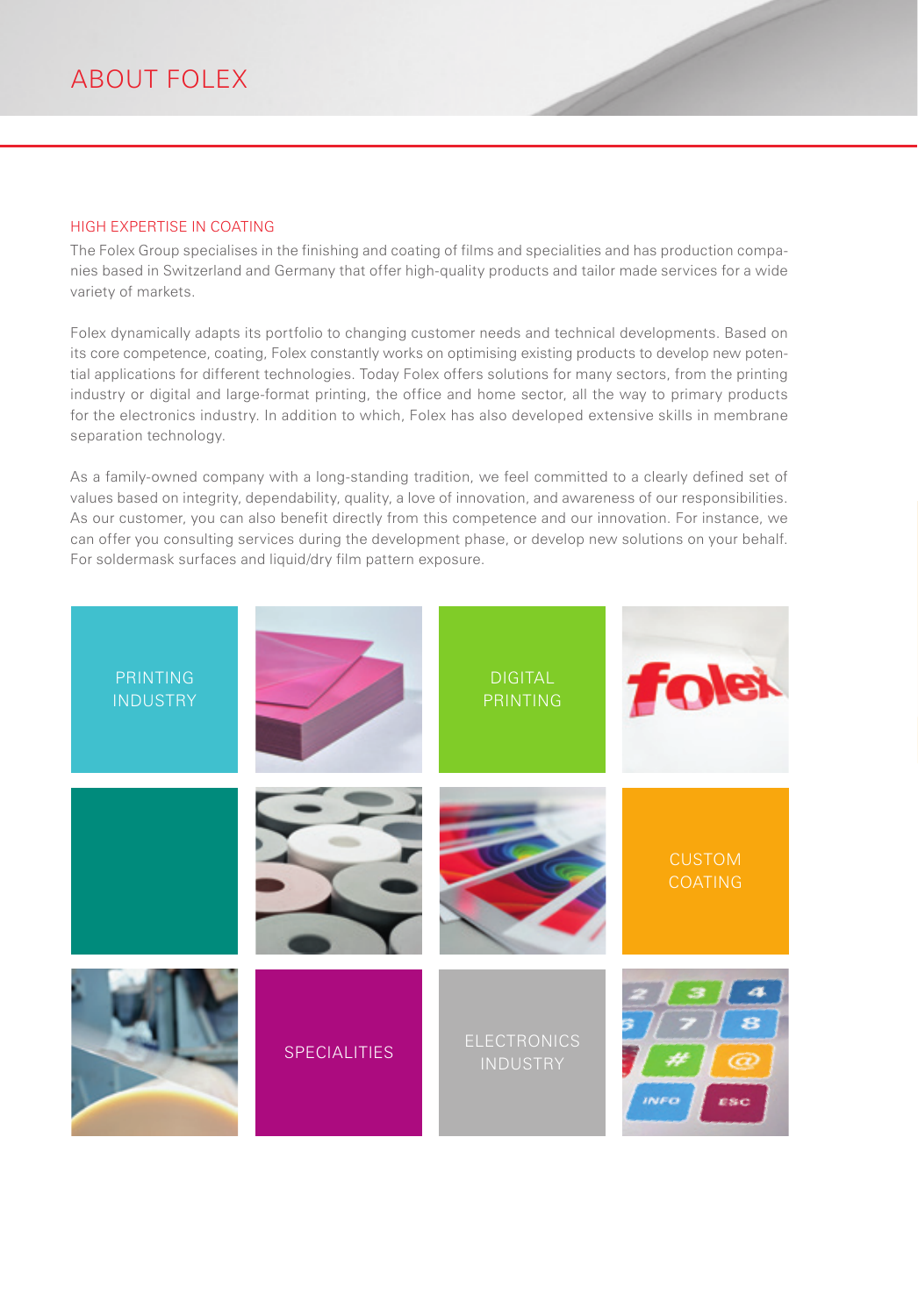#### PRODUCT PROPERTIES

Manufactured and pre-conditioned close to user's working environment. Pre-conditioning with humidity controlled interleaving paper. High dimensional stability. Improved ageing characteristics, therefore lowest possible D-min. High and safe UV-density (D-max) for high power UV-lamps. Good resistance to film cleaners, monomers and thinners of photoimageable liquid solder mask.

#### TECHNICAL INFORMATION

Densotrans range of films are visually transparent amber (yellow-orange) and provide high UV-density  $> 4.3$ (X-Rite 369) and a low D-min. < 0.13. The nominal density just after development, measured with a X-Rite 369 is approx. 4.5. After the first few exposures steps the density readings are  $>$  4.0.

#### PROCESSING – PRE-CONDITIONING

Although all films are pre-conditioned, it is highly recommended to stabilise material to ambient conditions for a minimum of 15 hours prior to exposure within the same working room conditions (avoid exposure to UV-light and any chemical vapours such as ammonia).

#### EXPOSURE

Ensure contact of the photo master to Densotrans® is emulsion to emulsion. Folex diazo films need ca.  $500$ mJ/cm $^2$  at 400 nm and ca. 1000 mJ/cm $^2$  at 350 nm. These energy levels are guidelines for exposure time evaluation, which has to be performed for each machine individually. A Stouffer step-wedge can be used to determine the correct exposure time. Basically step one should be fully exposed and completely clear.

#### DEVELOPMENT

DENSOTRANS® is developed in a warm, dry diazo developing machine with concentrated ammonia (25 % resp. 24 Baumé). At approx. 80°C within the developer chamber and 35 – 40°C on the film surface. The film cannot be over developed, however we recommend at least two passes. After each pass the film should be turned 90 or 180° for complete consistency and safe development. Under-developing causes unstable and low density. To ensure utmost image accuracy before use, allow one hour after processing for the film to re-adjust to the working conditions.

#### DIMENSIONAL STABILITY

| Effects of temperature change: | $1.7 \times 10$ -5 mm / m / °C (PET base)   |
|--------------------------------|---------------------------------------------|
| Effects of humidity change:    | $1.1 \times 10$ -5 mm / m / % RH (PET base) |

#### ULTIMATE RESISTANCE AGAINST SCRATCHES AND CHEMICAL

Folex diazo films feature a high scratch resistance and a high resistance against chemical substances. Although the films have to be handled with care, the Folex diazo has a good scratch resistance. Especially, resistance against chemicals is very good. PCB manufacturers use Folex diazo film for an extended time in the production. The ratio of cost per exposure is surprisingly low.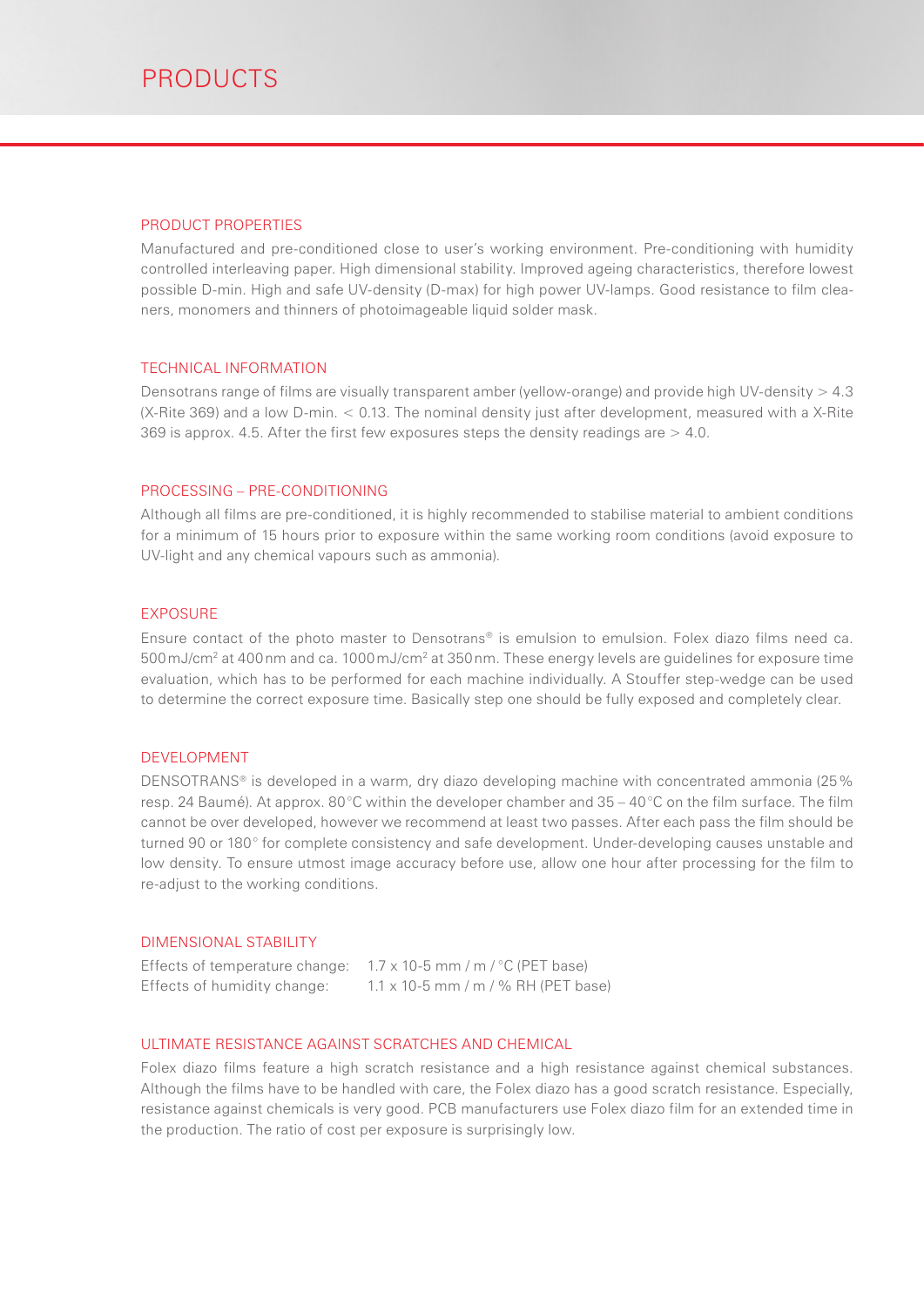#### DENSOTRANS® HCP

Single side semi-matt, amber, high contrast for fast vacuum draw down. Good solvent resistance. For matt soldermask surfaces and pattern exposure.

| Densotrans <sup>®</sup> HCP |                     |                        |                 |
|-----------------------------|---------------------|------------------------|-----------------|
| Semi-matt                   | $20 \times 24$ inch | $0.508 \times 0.609$ m | 46447.180.85001 |
|                             | $24 \times 30$ inch | $0.609 \times 0.762$ m | 46447.180.86001 |

#### DENSOTRANS® HRP

Clear, amber, high contrast, less pigments to avoid blocking. Good solvent resistance. For glossy Soldermask surface and pattern exposure.

| Densotrans® HRP |                     |                        |                 |
|-----------------|---------------------|------------------------|-----------------|
| Glossy          | $20 \times 24$ inch | $0.508 \times 0.609$ m | 46547.180.85001 |
|                 | $24 \times 30$ inch | $0.609 \times 0.762$ m | 46547.180.86001 |

Please, contact your local Folex dealer, if you request other sizes.

#### STORAGE

Unused film in un-opened film bags can be stored in a conditioned environment with  $10 - 20$ °C, however 15°C is the optimum condition. Due to our high performance sealed bags the humidity is not a significant issue for storage. Nevertheless, we recommend a day storage below 60% relative humidity. Shelf life is guaranteed in its original packaging for approximately 12 months. High temperature and high humidity with open bags may cause premature ageing.

#### ROHS AND ISO

All DENSOTRANS® film complies in the tested parameters to the requirement of the ElektroG and is therefore in these tested parameters conforming to the EC-directive 2011/65/EC (RoHS-directive). Our manufacturing process has been controlled by the strict and internationally approved quality management system ISO 9001:2008 since 1993.

#### ENVIRONMENTAL

Substantial investment in emission purification has made Folex AG a leading advocate in environmental protection. All material safety data sheets are available on request.

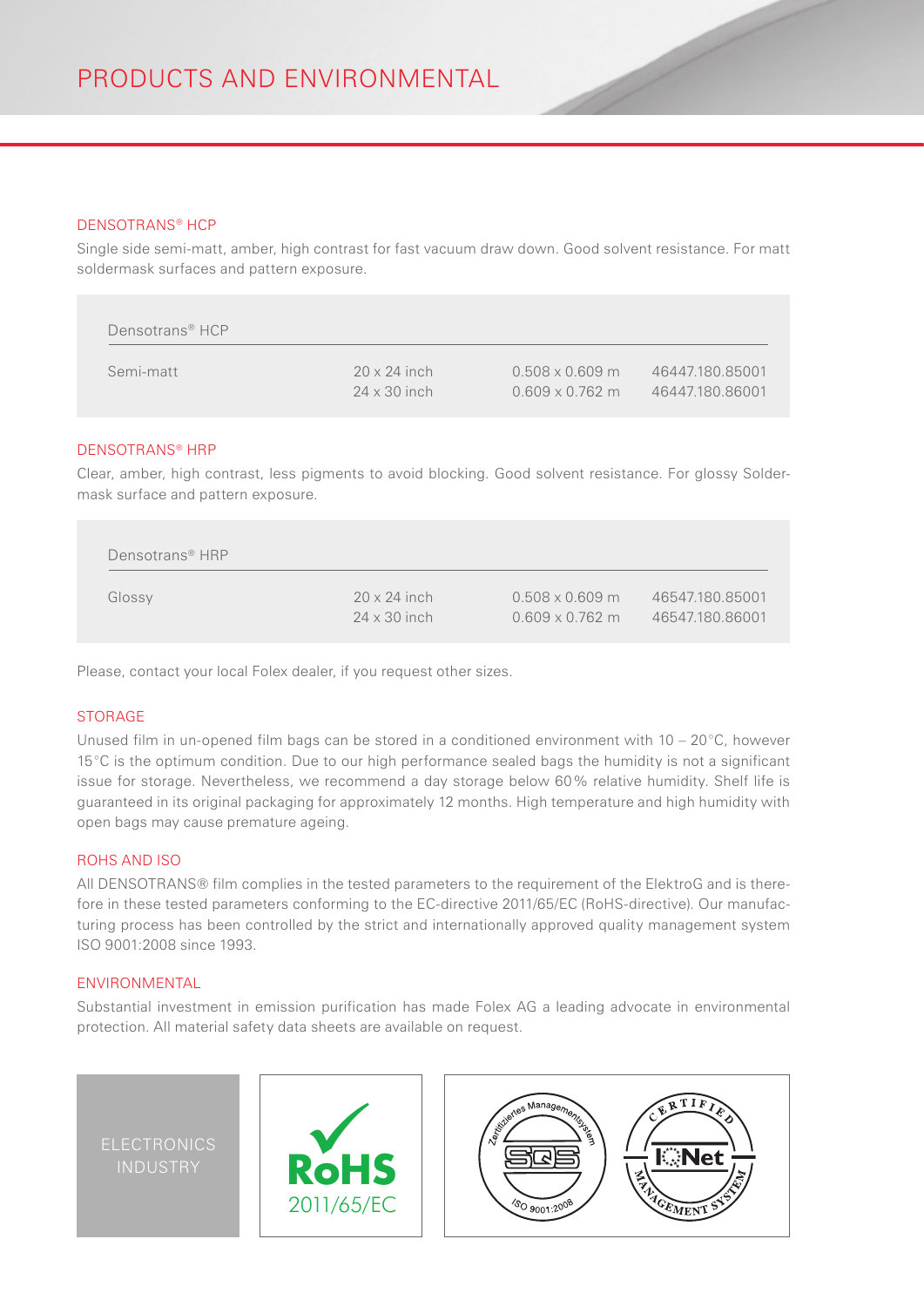#### PACKAGING

To underline the quality as well as to ensure that dealers and end users will receive premium and genuine products, Folex Densotrans® diazo films are protected by an especially designed security seal.

The diazo film bags as well as the boxes are sealed with a special security seal. Therefore, you are able to detect any opened material immediately. In order to improve traceability and reduce the possibility of forgery, the control number is now printed on each interleaved paper liner. Therefore the control number on the interleaving paper will be identical to the control number on the label.

In case of any of the following label damages, please contact: pcb@folex.ch

### folex 0031534

Print example of the control number on the interleaved paper liner.